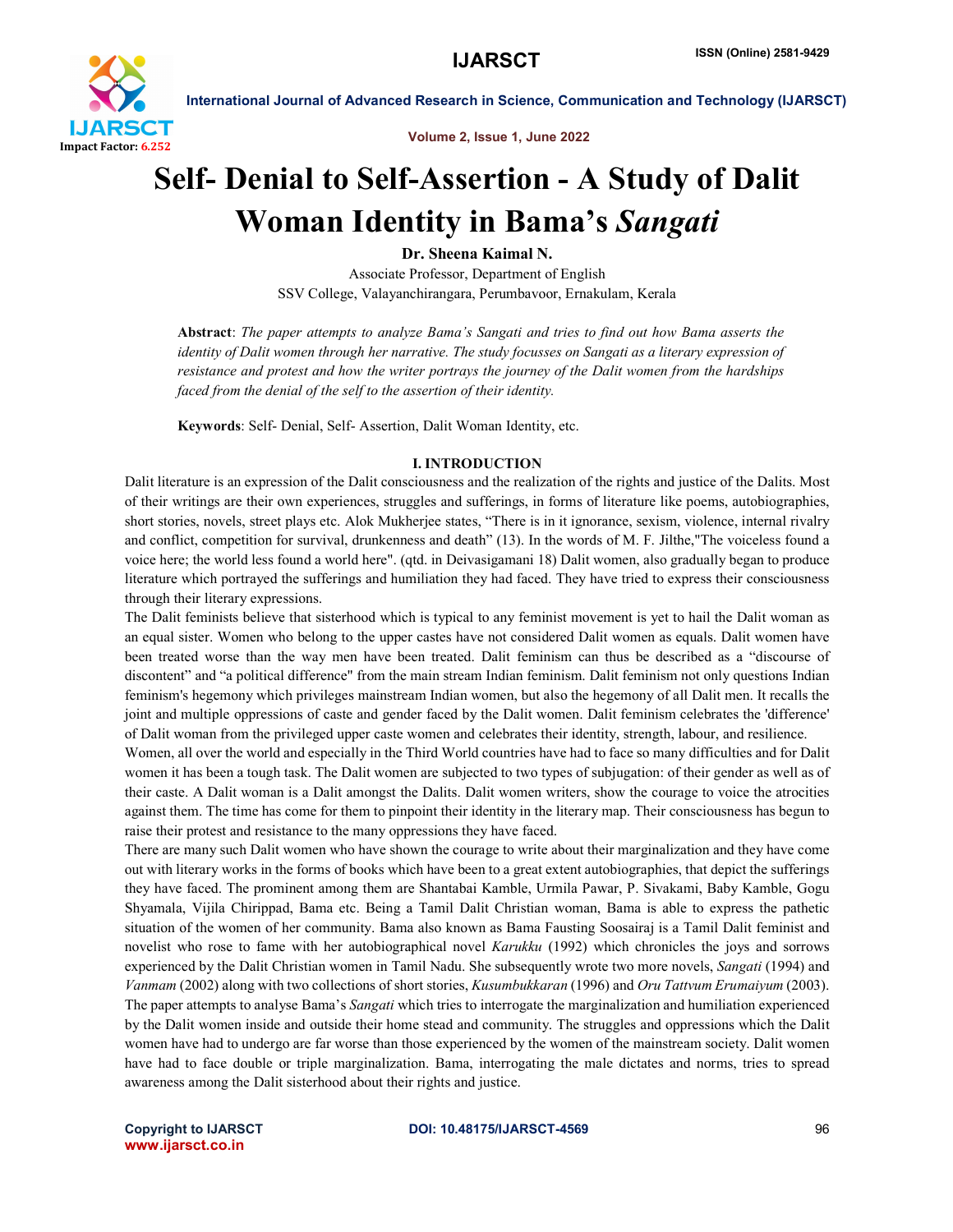

# Volume 2, Issue 1, June 2022

*Sangati* explores the 'why?' and 'how?' of the rules and regulations of patriarchy. A probe into the denial of the self leads to a confident assertion of the self; *Sangati* thus becomes an assertion of the identity and the will of the Dalit women; Bama, throughout her work, reminds the Dalit women of their worth and honour. The paper analyses the way in which Dalit women are denied their selves and identity by the patriarchal society. It also probes into the way the author- narrator Bama tries to instil courage, enthusiasm, self-will, hope and encouragement in the Dalit women. She makes them aware of the need to rise up and raise their voice of protest. The study is relevant as even today the marginalization of Dalit women continues to exist in the society. Women's rights' movements, the State and the patriarchal society even now have excluded the Dalit sisterhood. Their voices of protest and resistance are yet to be listened to by the authorities. Bama's *Sangati* is a powerful weapon of resistance against the mainstream society.

*Sangati* means events, and this book is filled with those stories not only about the sorrows and tears of Dalit women, but also about their courage, eagerness, self-confidence, and self-respect which help them to overcome all the adversities they face from the society. The events and the stories that the narrator have listened to from her childhood days are enough to understand the hegemonic dominance that suppressed the Dalit women. Dalit communities are oppressed groups in whole and the suppression and sufferings of women inside that community are terrible. Bama writes:

My mind is crowded with many anecdotes: stories not only about the sorrows and tears of Dalit women, but also about their lively and rebellious culture, their eagerness not to let life crush or shatter them, but to swim vigorously against the tide; about the self-confidence and self-respect that enables them to leap over threatening adversities by laughing at and ridiculing them; about their passion to live life with vitality, truth, and enjoyment; about their hard labour. I wanted to shout out these stories. I was eager that through them, everyone should know about us and our lives. *Sangati* grew out of the hope that the Dalit women who read it will rise up with fervour and walk towards victory.... (xii)

In the Preface to *Sangati* Bama writes "Oppressed, ruled, and still being ruled by patriarchy, government, caste, and religion, Dalit women are forced to break all the strictures of society to live" (vii). *Sangati* portrays the lives of those Dalit women who have been oppressed, humiliated and marginalized by those who wield power in their hands. *Sangati* also portrays those women who out of the denial of rights and justice and the resulting frustration, rise up with their wings to question the oppressive powers around them. There are many powerful Dalit women who have had the courage to break the rules of authority and to make themselves heard. They "changed their difficult, problem-filled lives and quickly stanched their tears. Through this they found the courage to revolt". (vii)

The writer asks questions which are really significant in the patriarchal society, "Why women were pushed aside always and everywhere? Aren't we also human beings?" (28-29). Bama has dedicated this book to her mother and grandmother and to many Dalit women she has known and from whom she has learned both hope and courage. *Sangati* moves from the story of individual struggle to the story of a community of 'paraiya' women. It can be considered as the autobiography of a community.

The story of *Sangati* moves forward in the perspective of a girl, a perspective she has acquired through her grandmother's stories, which are but real events that have happened in the lives of the Dalit women. Bama's grandmother, Velliyammakizhavi has been patriarchally conditioned and has brought up the girl children in the household in a similar way. "She [grandmother] cared for her grandsons much more than she cared for us" (7) Bama frowns the way patriarchy has worked against the Dalit women. Even from his boyhood days, the men had the power to control. "When they are infants in arms, they never let boy babies' cry. If a boy baby cries, he is instantly picked up and given milk. It is not so with girls" (7). A girl is not allowed to play the games of boys and in games, the boys exert their authority over the girls. These so-called innocent games are reflections of the behavioural patterns they see in their own houses. "Boys are given more respect. They will eat as much as they wish and run off to play. As for the girls, they must stay at home and keep on working all the time, cleaning vessels, drawing water, sweeping the house, gathering firewood, washing clothes, and so on" (7). This reminds us of Simon de Beauvoir's words that one is not born, rather made a woman.

A Dalit woman has to undergo extreme suffering under a patriarchally ordained society. They face domestic violence, caste violence, political violence, economic violence, social violence, religious violence and so on. Throughout the entire narrative, the writer portrays many incidents which depict the sufferings of the Dalit women. Bama realistically delineates the psychological as well as the physical trauma the Dalit women undergo. The sexual assaults which they face from

www.ijarsct.co.in

Copyright to IJARSCT **DOI: 10.48175/IJARSCT-4569** 97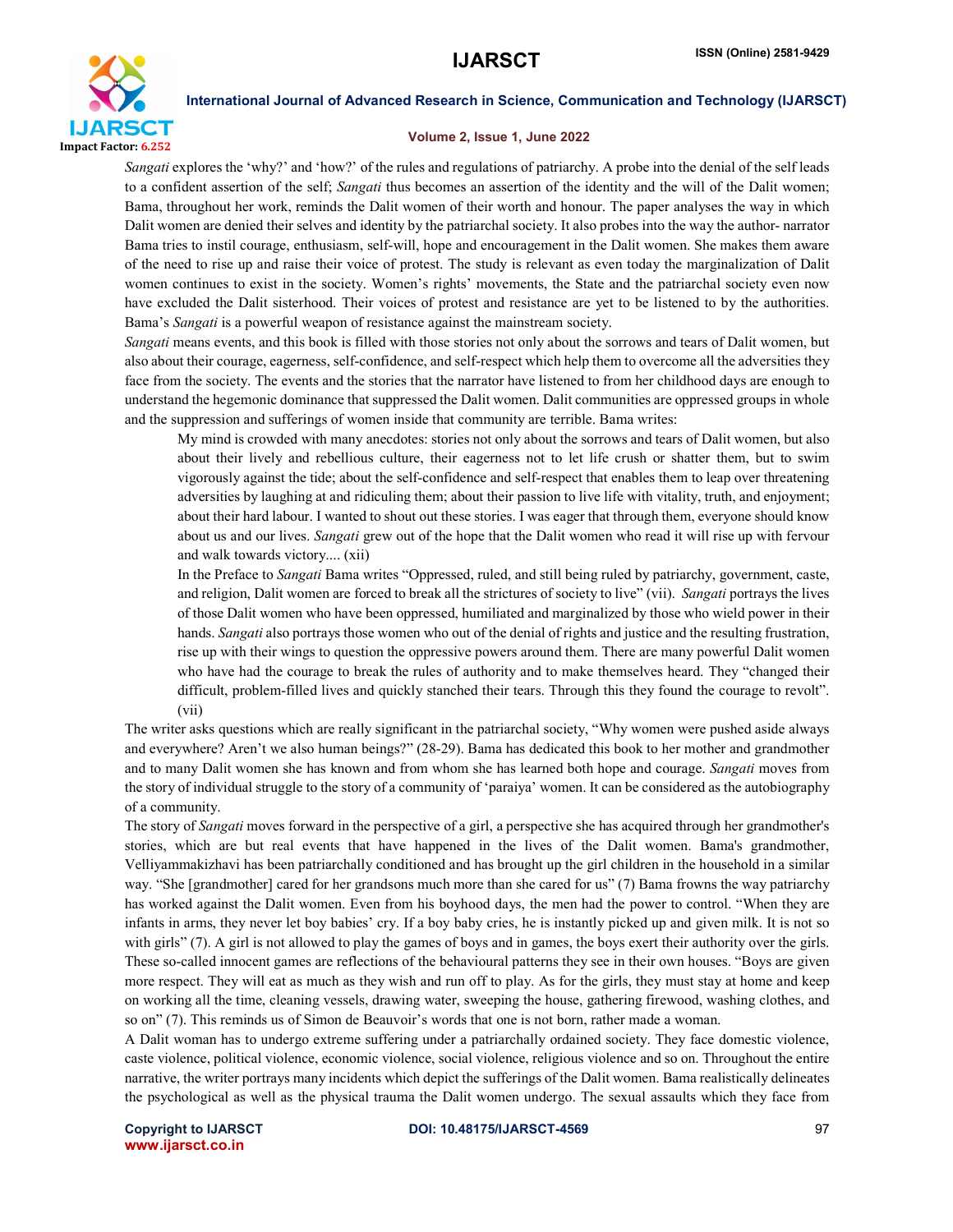

# Volume 2, Issue 1, June 2022

within and outside their community, domestic violence, the denial of political and economic freedom etc. are exposed in the course of the story.

Violence in its extreme form that a Dalit woman suffers is the denial of her bodily rights. A Dalit woman has no power over her body. She is considered as the possession of the male members of the society. The narrator questions the denial of bodily rights, "Why, Amma, why must she stay with that fellow and suffer so much? Why can't she leave him and go away by herself?" (43) Her mother replies that it is not so easy to get away, once you get married. "Once you have put your head in the mortar, can you escape from the pestle?" (44). The abuses the Dalit women face make them very vulnerable. Their individuality is denied and are given only utilitarian value. Throughout the book, Bama explores a Dalit woman's relationship to her body. As Lakshmi Holmstrom said in the Introduction to *Sangati*, "She [Bama] writes of the violent treatment of women by fathers, husbands, and brothers ...where sometimes women fight back" (xvii).

The hegemonic authority imposed over a female body can be seen in the absurd rituals which the patriarchal society enforces upon its female members. When a girl attains puberty, her body is treated as polluted and the girl is kept away from others for a brief span of time. When Mariamma reaches maturity, she is confined to 'kuchulu', a small hut inside the house, for sixteen days. She is restricted within the confines of the four walls for a few days. Manacchi is possessed by pey when she goes out to cut grass during the dusk. According to the superstitious beliefs constructed by the patriarchal society, peys are attracted by the smell of menstrual blood and Manacchi had her period on that day. The girls have to keep their body within the confines of the four walls, while they are in menstrual blood. The society has made such a myth of pey to make the female bodies stay at home. The pey on Manacchi is scared off the body by a Kodangi man.

...she [the possessed girl] was still dancing, the soothsayer dragged her by the hair, and then, suddenly, twisted his hand around a thick lock from the top of her head and wrenched it off. It seems people who are possessed never feel any pain however much they are pulled or beaten. (49)

Manacchi understands what has happened only after she returns to her own senses. Bama questions this in *Sangati*, ''Why does the pey only possess women, Patti? It never seems to go for the men, even when they are on their own" (50). An elderly woman answered that pey affects only woman because woman's body is polluted every month. The narrator's question seems to be significant when taken into consideration the meaningless customs and rituals meant only for women. This shows the denial of a woman's right over her body. The narrator asserts that there are in fact no peys at all. "The ones who do not have the mental strength are totally oppressed; they succumb to mental ill- health and act as if they are possessed by peys." (59)

Mariamma also had to face the village trial as she has been falsely accused for being intimate with a village boy Manikkam. Kumarasami, the land owner has tried to abuse Mariamma and when she has escaped from him, he made a fake story of Mariamma being intimate with Manikkam. Many of the women who have witnessed the actual incident wanted to speak up but the boundaries set by society do not allow them to speak out. Dalit women struggle a lot to get rid of sexual abuse from upper castes and from their own community. The women only were blamed, if any of them dared to voice against the violence by upper castes as well as by the men of their own community. Mariamma's incident shows the double marginalization experienced by the Dalit women. "Do you women have any sense at all? What are you muttering about here, when we men are talking seriously? Go home all of you." (21) In the case of penalty too, the boy and the girl had two rules. Mariamma was asked to pay a penalty of Two Hundred and Manikkam a fine of Hundred.

Later Mariamma is forced to marry Manikkam just because her name is abused with him. Mariamma's life becomes extremely painful. Because of some upper caste man's foolishness, Mariamma was made the scapegoat and her whole life was destroyed. People would not consider whether the accusation was true or not, nor they allowed the woman to speak out. They will marry her off to any fellow and wash their hands off her. They never care for her whether she lives or dies. The narrator says, "I was disgusted by it. I wanted to get hold of all those who had brought her to this state, bite them, chew them up and spit them out." (42) The story of sufferings makes one to think that one should never be born as a woman.

There is an instance of another woman named Thaayi who too lost her identity and selfhood by marriage. Thaayi was the most beautiful woman in that entire area; she dressed well, smoothed her hair and had looks like a 'Nayakkan' woman. But after her marriage, not a day went by without her being beaten up. She was forced to marry a man she did not like. Her husband dragged her along the street and flogged her like an animal with a stick or with his belt. The husband beat her without 'chattai' (blouse) on her. When Karuthamuthu questioned him for beating Thaayi he retorted, "Who are you

www.ijarsct.co.in